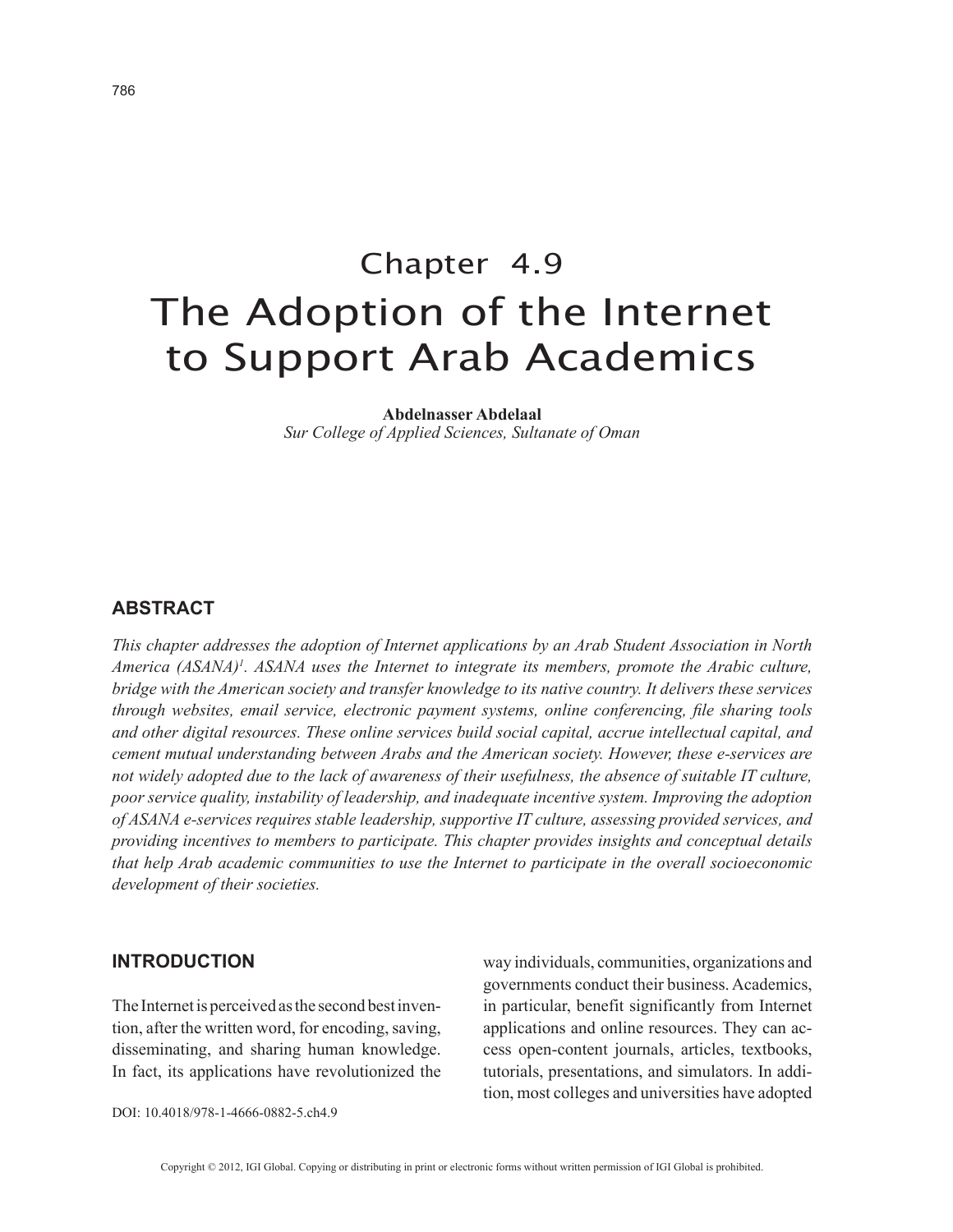information technology in their education process and offer electronic learning opportunities through distance or online courses. In fact, you might have taken one of these online courses. A noteworthy utilization of the Internet in the realm of academia is Wikipedia which is a collective authorship site developed and revised voluntarily by individuals (Forte and Bruckman 2008). The novelty of Wikipedia stems from providing individuals the opportunity to be learners, authors, editors and educators at the same time. These enormous learning opportunities have transformed the Web into a virtual dictionary, encyclopedia, reference, library and classroom. These opportunities help learners to develop faster, teachers to teach better and scientists to explore swifter. International students are one of the academic communities that benefit extensively from online resources. They use the Internet to search for reputable schools, scholarships, admission requirements, tuition fees and more. They can also connect with their families and peers through email tools, chatting venues and VoIP applications.

The Internet has become a venue where individuals and organizations can build intangible assets such as social capital, intellectual capital, and human capacity. *Social capital* is a broad term that encompasses the norms and networks that facilitate collective actions (Woolcock 1998). Social capital has become a key concept in social science, politics, economics, organizational behavior, and information systems. The term *intellectual capital* refers to the sum of intangible assets that determine the value and competitiveness of an organization (Johnson 1999 and Magrassi 2002). This includes know-how, knowledge, information, intellectual property, competences, and relationships. The term *human capacity*, in this context, describes the ability of individuals to provide, learn, communicate and lead.

The Arab society has severe shortage in durable natural resources. Therefore, they need to adopt online resources and electronic facilities to invest in intangible assets such as intellectual capital,

know-how, knowledge, trust, reputation, and social capital. Investing in these intangible assets is important for them to sustain socioeconomic development. Fortunately, Arabs are growingly adopting the Internet for delivering and/or accessing a wide range of social, political, personal, and commercial services (Hofheinz 2005).

# *The question is what factors affect the adoption of these emerging information technologies by Arab academics?*

Scholars do agree that the adoption of information technology is a function of technical, behavioral, cultural, and economic factors (Davis 1989, Zakour 2004; Agarwal 1999; and Brynjolfsson and Hitt 1998). Yet, there is a lack of agreed upon wisdom on this topic that applies to the Arab context. To shed more light on the mentioned factors, this chapter uses a case study approach to provide anecdotal evidence on the motivations and the challenges of the adoption of the Internet by an Arabic Student Association in North America (ASANA) to deliver a number of services to its members. In so doing, we describe the managerial structure of ASANA, identify its services, and explore their usefulness. We will also discuss how ASANA serves as a venue where members broker and develop intangible assets and resources. In addition, we discuss the challenges facing the adoption of these e-services and provide suggestions for improvement.

Before we carry on, it is important to remember that the realm of the Information Systems discipline lies at the confluence of people, organizations, and technology. Specifically, it is concerned about the roles, capabilities and characteristics of people. Regarding organizations, this emerging field brings in strategy, structure and culture of organizations. It also crosses over infrastructure, applications, communication architecture, and capabilities of technology. We will show how the case of ASANA presents a unique and smart confluence between the three pillars of information